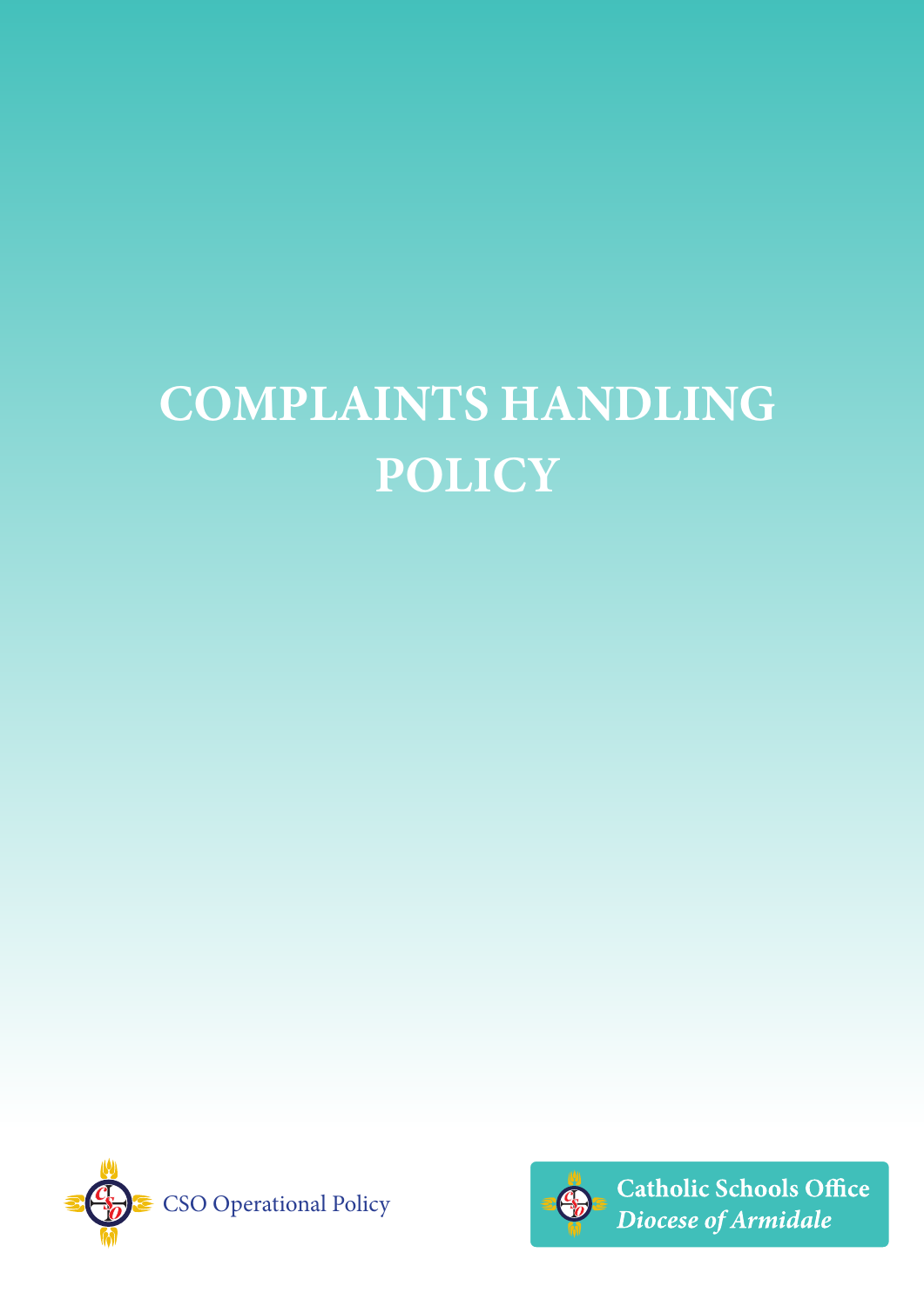# **O'Connor Catholic College Armidale - Complaints Handling Policy & Guide**

# **Policy**

O'Connor Catholic College welcomes feedback from all members of the school community and takes all complaints or concerns that may be raised seriously. This Complaints Handling Guide is designed to assist you to understand our complaints handling process.

#### **What is a Complaint?**

A complaint is an expression of dissatisfaction made to O'Connor Catholic College, related to our services or operations, or the complaints handling process itself, where a response or resolution is explicitly or implicitly expected.

#### **O'Connor Catholic College's Commitment**

Our program includes the establishment of an online complaints management system which allows us to effectively capture, manage and report on complaints. Regular analysis of complaints received and the implementation of rectification action, where deficiencies are identified, are key to the College's commitment.

# **Guide**

## **Informal Complaints Resolution**

The vast majority of issues causing concern in schools can be handled quickly and in an informal manner. In most cases these issues can be resolved through informal discussions with appropriate staff members. Even if an issue is able to be resolved informally, all staff are required to log issues through our complaints management system so we are able to identify any systemic issues arising, and take appropriate rectification action.

#### **How Do I Make a Formal Complaint?**

If you have been unable to resolve a matter informally, or simply wish to make a formal complaint you can do so by any of the following means:

- 1. Sending an email t[o rmenz@arm.catholic.edu.au](mailto:rmenz@arm.catholic.edu.au)
- 2. Writing a letter to the School addressed to "The Complaints Manager".

All formal complaints will be logged into our online complaints management system and managed in accordance with the following procedure.

## **Our Internal Complaints Handling Process**

**Step 1** -All formal complaints are logged through our online complaints management system where they are screened by a nominated Complaints Officer, or in the case of complaints against the Principal by the CSO School Consultant.